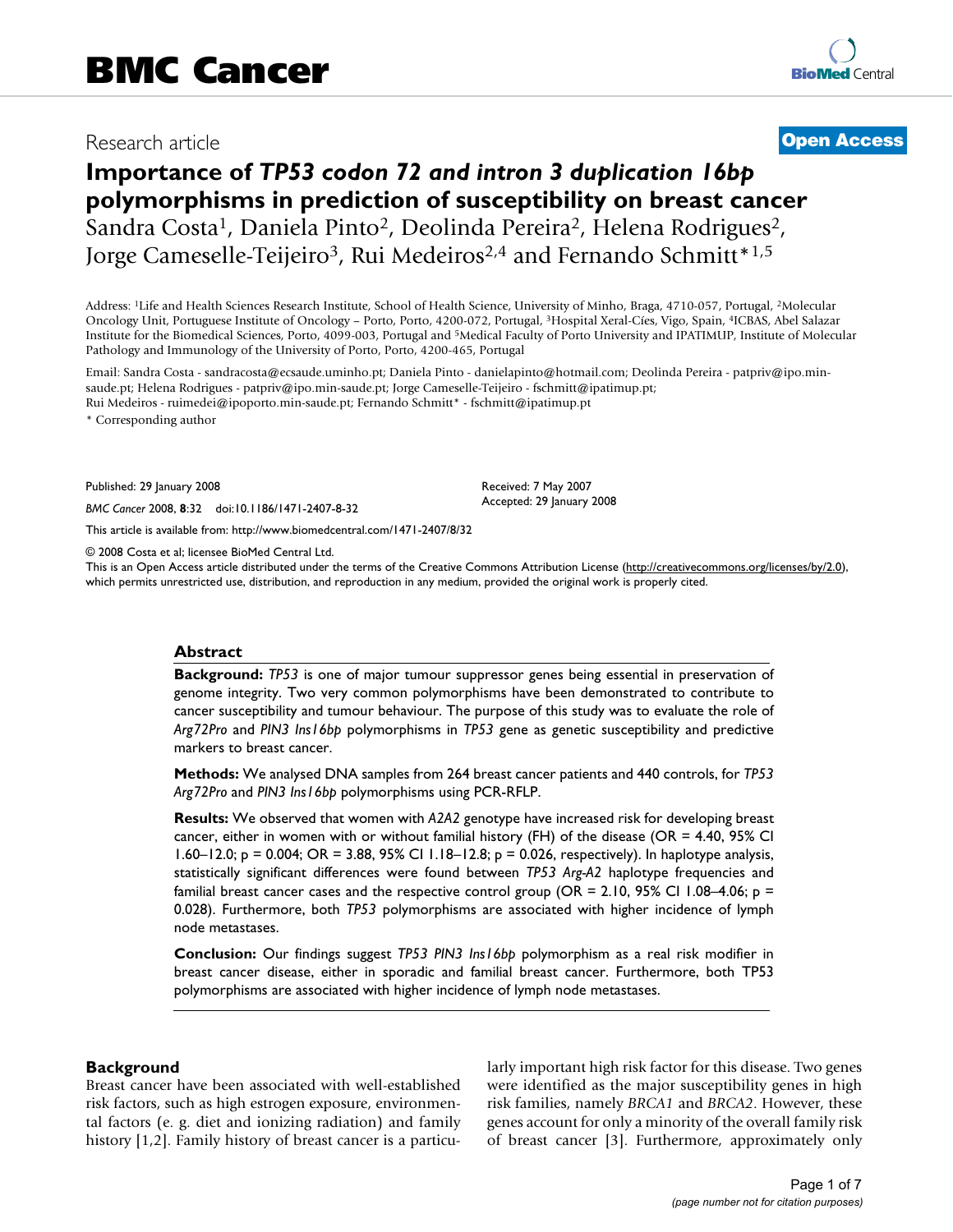10% of all breast cancer cases exhibit a familial pattern of incidence [4,5]. In this way, the remaining familial and sporadic risk may be due to common low to moderate penetrance genetic variants, which are also referred as genetic polymorphisms. One strong candidate for genetic susceptibility factor to familial and/or sporadic breast cancer is the *TP53* gene. This gene is frequently somatically mutated in breast cancer [6,7] and *TP53* germline mutations are associated with increased risk for developing diverse malignancies, including 25–30% of hereditary breast cancer cases associated with Li-Fraumeni syndrome [8]. Furthermore, based on its pivotal role in DNA damage repair and its physical and functional interactions with BRCA1 and BRCA2 proteins [9,10], *TP53* seems to be a strong candidate breast cancer predisposition.

The *TP53* tumour suppressor gene, also designated the guardian of the genome, is essential in preservation of genome integrity. From the numerous biological functions of p53 protein, inhibition of cell cycle progression, DNA repair and apoptosis are the major cellular pathways where it is involved [6].

*TP53* gene mutations are widely detected in breast cancer, being correlated with specific clinical phenotypes [11,12].

Predisposition to several human cancers has been associated with genetic polymorphisms, which may represent an important contribution to cancer susceptibility and tumour behaviour [13-16]. Several polymorphisms have been identified within *TP53* gene, both in non-coding and coding regions [17]. One of the most well studied *TP53* gene polymorphism is *Arg72Pro*, located in codon 72 on exon 4, leading to arginine-proline substitution, which in its turn results in a structural alteration of the protein [18]. Another common polymorphism is 16 base pair (bp) duplication in intron 3 of the *TP53* gene (*PIN3 Ins16bp*).

In this case-control study, we hypothesize that the two common polymorphisms of *TP53* gene play a role either apoptosis, cell cycle control efficiency, as well as DNA repair capacity, which ultimately may contribute to an increase of breast cancer susceptibility within familial and/or sporadic cases, as well as represent an additional tool for prognosis prediction.

#### **Methods**

#### *Study Population*

We analysed a total of 264 DNA breast cancer cases: 73 unrelated familial breast cancer cases were selected from the Oncology and Surgical Departments from S. João Hospital at Porto and Vigo Hospital, and 191 unrelated sporadic breast cancer cases were recruited from IPO-Porto (Oncology Portuguese Institute), during 1998–2003, from patients that were receiving treatment. All cases were histological confirmed at the Department of Pathology. Clinico-pathological parameters were obtained when possible from hospital clinical records. Familial case group presented a mean age of 42.07 years, with an age range of 24–77 years. The high-risk familial breast cancer group, also designated by us as family history (FH) breast cancer cases, included women with the follow features, based on the Breast Cancer Linkage Consortium criteria [19]: early onset (≤40 years) and/or bilaterality; or more than three cases of breast cancer in the family; or more than one case of ovarian cancer in the family; or more than two firstdegree relatives involved; or male breast cancer. These high-risk breast cancer cases are *BRCA1/BRCA2* mutations non-carriers [20]. Sporadic cases group (with no presence of FH) presented a mean age of 53.41 years, with an age range of 41–88 years. Control women were randomly selected from blood banks in the same region during the same time period as the cases were collected. The selection criteria include no prior history of cancer, and controls were frequency matched to the cases by age  $(\pm 5 \text{ years})$ . A total of 440 healthy women presenting a median age of 42.29 years and an age range of 21–85 years, were used as control group of familial breast cancer cases. From the above control group 216 healthy women were selected according to the age of diagnosis of the sporadic breast cancer patients group (higher than 40 years), with a median age of 53.05 and an age range of 41–85, being used as control group of sporadic breast cancer cases. All participants provided informed consent. Ethical approval was obtained by the specific institutions ethical committees.

#### *Laboratory Methods*

Genomic DNA was isolated from lymphocytes of peripherical blood using Puregene® DNA Purification Kit (Gentra Systems, Minneapolis, USA). All the polymorphisms were assessed by PCR-RFLP technique. *TP53 Arg72Pro* polymorphism (rs1042522) was detected by amplifying genomic DNA with the forward primer 5'-GAA GAC CCA GGT CCA GAT GA-3' and the reverse primer 5'- CTG CCC TGG TAG GTT TTC TG-3'. The PCR amplification parameters were 32 cycles each of 30 sec at 94°C, 30 sec at 54°C, and 30 sec at 72°C. The 152 bp PCR product was digested with *Bsh1236I* (Fermentas, Ontario, Canada) at 37°C overnight. Digested products were separated by electrophoresis in a 3% agarose gel (Seakem® LE Agarose, Rockland, USA) and visualized by ethidium bromide staining. Wild type alleles resulted in 50 and 102 bp fragments and the variant alleles resulted in 152 bp fragment following restriction enzyme digestion. *TP53 PIN3 Ins16bp* polymorphism (rs17878362) was detected by amplifying genomic DNA with the forward primer 5'-CTG AAA ACA ACG TTC TGG TA-3' and the reverse primer 5'- AAG GGG GAC TGT AGA TGG GTG-3'. The PCR amplification parameters were 32 cycles each of 30 sec at 94°C,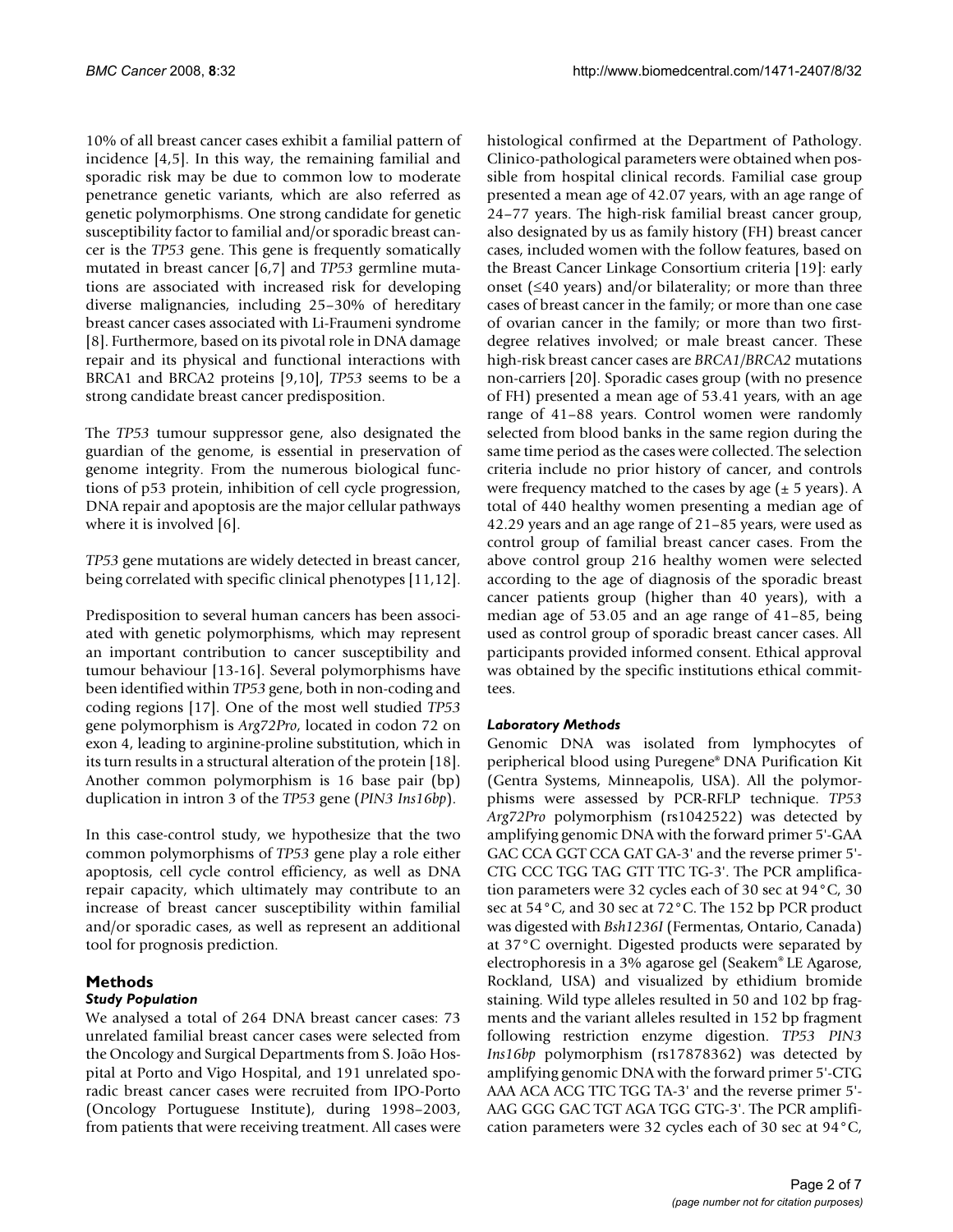30 sec at 60°C, and 30 sec at 72°C. The PCR product was separated by electrophoresis in a 4% agarose gel (Seakem® LE Agarose, Rockland, USA) and visualized by ethidium bromide staining. Wild type alleles, designated *A1* allele (no duplication) resulted in 119 bp fragment and the variant alleles, designated *A2* allele (with 16 bp duplication) resulted in 135 bp fragment.

To ensure quality control of all genotyping results, 10% of the samples was randomly selected and sequenced using an ABI automated sequencer. We obtained a 98% of concordance between the genotyping results acquire by the two methods.

#### *Statistical Analysis*

Analysis of data was performed using the computer software SPSS version 14.0 (SPSS Inc., Chicago, USA). Chisquare ( $\chi$ 2 test) analysis was used to compare categorical variables. Whenever necessary, the Fisher test was used when number of samples was equal or inferior to 5. A 5% level of significance was used in the analysis. The Odds Ratio (OR) and its 95% confidence interval (CI) were calculated to measure the association between *TP53* polymorphic genotypes and breast cancer risk. Logistic regression analysis was used to calculate the adjusted OR and 95% CI for the influence of *TP53* genotypes in the risk of breast cancer, adjusted for age and/or FH. Whenever appropriate, the observed number of each genotype in control groups were compared with that expected for a population in the Hardy-Weinberg Equilibrium by using a goodness of fit  $\chi$ 2 test. The frequencies of expected haplotypes were estimated by using the statistical methodologies implemented by HPlus software [21], which infers haplotypes based on expectation-maximization with a modified progressive ligation computational algorithm. The nonparametric test, Kruskal-Wallis test, was used to compare mean age of diagnosis between the different genotype polymorphisms.

#### **Results**

The distribution of the genotype frequencies in *PIN3 Ins16bp* polymorphisms among control group (p = 0.478) and in *Arg72Pro* and *PIN3 Ins16bp* among control subgroup ( $p = 0.082$  and  $p = 0.294$ ) is in agreement with those expected under Hardy-Weinberg equilibrium, excepted for *Arg72Pro* in the overall control group (p = 0.013).

Concerning *TP53 Arg72Pro* polymorphism in the familial breast cancer cases, frequencies of *Arg72Arg*, *Arg72Pro* and *Pro72Pro* were 53.4%, 34.2% and 12.3%, respectively. In sporadic breast cancer, 56.0%, 34.9% and 9.1% were homozygous for *72Arg* allele, heterozygous and homozygous for *72Pro* allele, respectively. No statistically significant associations were found between the *TP53 Arg72Pro* polymorphism and risk of familial and sporadic breast cancer risk (Table 1).

Frequencies of *TP53 PIN3 Ins16bp* polymorphism genotypes were 65.7% to *A1A1*, 21.4% to *A1A2* and 12.9% to *A2A2*, in familial breast cancer cases. Regarding sporadic breast cancer group, we observed 63.9%, 29.3% and 6.8% frequencies for homozygous for *A1* allele, heterozygous and homozygous for *A2* allele, respectively. We observed that *A2A2* genotype carriers with positive FH were at a 4.40-fold (95% CI = 1.60–12.0; p = 0.004) increased risk of breast cancer compared with the respective control group. Moreover, statistically significant differences were

| TP53 Polymorphism | Genotype | Positive FH Cases | Controls   | OR* (95% CI)        | Sporadic Cases | Controls  | OR* (95% CI)        |
|-------------------|----------|-------------------|------------|---------------------|----------------|-----------|---------------------|
| Arg72Pro          |          |                   |            |                     |                |           |                     |
|                   | Arg/Arg  | 39 (53.4)         | 256 (59.0) | Reference           | 98 (56.0)      | 124(58.5) | Reference           |
|                   | Arg/Pro  | 25 (34.2)         | 142(32.7)  | $1.19(0.68 - 2.08)$ | 61(34.9)       | 70 (33.0) | $1.26(0.79 - 2.02)$ |
|                   | Pro/Pro  | 9(12.3)           | 36(8.3)    | $1.58(0.68 - 3.67)$ | 16(9.1)        | 18(8.5)   | $1.35(0.63 - 2.88)$ |
| <b>Alleles</b>    |          |                   |            |                     |                |           |                     |
|                   | Arg      | 103(70.5)         | 654 (75.3) | Reference           | 257 (73.4)     | 318(75.0) | Reference           |
|                   | Pro      | 43 (29.5)         | 214(24.7)  | 1.28 (0.85-1.91)    | 93 (26.6)      | 106(25.0) | $1.09(0.78 - 1.52)$ |
| PIN3 Ins 16bb     |          |                   |            |                     |                |           |                     |
|                   | AIAI     | 46 (65.7)         | 299 (68.0) | Reference           | 122(63.9)      | 147(68.1) | Reference           |
|                   | AIA2     | 15(21.4)          | 130(29.5)  | $0.80(0.43 - 1.49)$ | 56 (29.3)      | 65(30.1)  | $1.07(0.67 - 1.70)$ |
|                   | A2A2     | 9(12.9)           | 11(2.5)    | $4.40$ (1.60-12.0)  | 13(6.8)        | 4(1.9)    | $3.88$ (1.18-12.8)  |
| <b>Alleles</b>    |          |                   |            |                     |                |           |                     |
|                   | AI       | 107(76.4)         | 728 (82.7) | Reference           | 300 (78.5)     | 359(83.1) | Reference           |
|                   | A2       | 33 (23.6)         | 152(17.3)  | $1.48(0.94 - 2.31)$ | 82(21.5)       | 73 (16.9) | $1.34(0.93 - 1.94)$ |

\* OR adjusted for age (logistic regression analysis)

FH – family history; OR – odds ratio; CI – confidence interval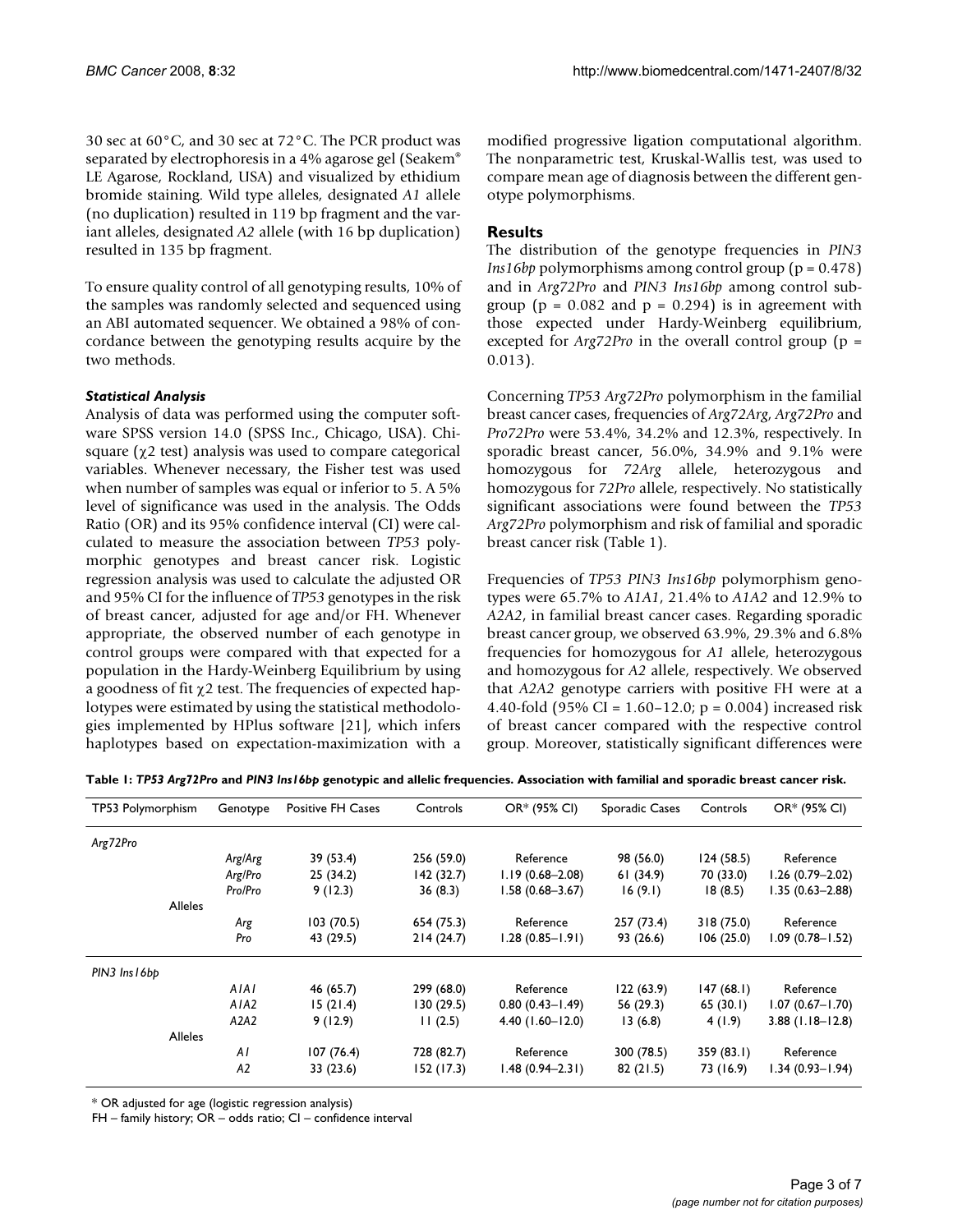observed in *A2A2* genotype frequencies comparing sporadic breast cancer cases and respective control group (p = 0.026). Our results showed that carriers of *A2A2* genotype with no FH present an increased risk of breast cancer (OR  $= 3.88, 95\% \text{ CI } 1.18 - 12.8$ .

We investigated haplotype effects of the two polymorphisms studied in breast cancer risk (Table 2). Compared the common *TP53 Arg-A1* haplotype with the other expected haplotypes; we only observed statistically significant differences regarding *TP53 Arg-A2* haplotype between the familial breast cancer cases and respective control group (p = 0.028). Carriers of *TP53 Arg-A2* haplotype and presence of FH of breast cancer presented an increased risk of develop breast cancer (OR= 2.10; 95% CI 1.08–4.06).

We examined the relationship between age at onset and genotypes and found a positive correlation in the FH group. The mean age of FH patients group with *A2A2* genotype was 33.43 ( $\pm$  8.08) years, whereas the mean age of patients with  $A1A1$  and  $A1A2$  genotypes was  $42.44$  ( $\pm$ 12.14) and 44.80 ( $\pm$  10.85) years, respectively (Kruskal Wallis test  $p = 0.056$ . Therefore, the carrier's status of *A2A2* genotype was associated with an earlier age at onset cancer with respect to the patients with *A1* genotypes. However, this difference was in the frontier of statistically significant, possibly because of the smaller size of the group (7 patients to *Pro/Pro* genotype). No association was observed relating age at onset and *Arg72Pro* polymorphism (Kruskal Wallis test p = 0.747).

The analysis of the *TP53* polymorphisms with respect to some clinical pathological showed a significant association of *Pro* or *A2* genotypes with the presence of lymph node metastases ( $p = 0.009$  and  $p < 0.001$ , respectively, adjusted for age and breast cancer family history, using logistic regression analysis).

# **Discussion**

Breast cancer is an heterogeneous disease, as sustained by wide variable morphological appearance, many risks factors and distinct gene expression profile [2,22]. Common genetic alterations (e.g. polymorphisms), with possible effects on function and/or protein expression, within genes involved in essential cellular pathways, such as carcinogen metabolism, DNA repair, cell cycle control and cell proliferation, could predispose individuals to cancer [15,23-25], including breast cancer [15,26-29].

The *TP53* is one of the major tumour suppressor genes which carry out essential functions in preservation of genome integrity. Thus, when the cell is under stress, particularly stress which will involve DNA damage, p53 promotes growth arrest, allowing the cell to repair the DNA lesions. If the damage is excessively hazardous, then p53 will lead to cell apoptosis. Several genetic polymorphisms have been described in *TP53* gene [18] and some of these variants seem to confer different functions among the p53 [30-32].

In the present study, we evaluated two separate *TP53* polymorphisms, *Arg72Pro* and *PIN3 Ins16bp*, in two groups of breast cancer, familial and sporadic cases, as well as in matching control groups. The allelic frequencies of our control group for the different polymorphisms are in accordance with earlier reports from European populations [16,33]. We found a deviation from Hardy-Weinberg equilibrium in overall group of controls for *Arg72Pro* P53 polymorphism genotypes. Hardy-Weinberg equilibrium depends on a series of features about the tested population, including, for example the sample population size, random mating, no migration, no genetic drift and no selection taking place [34]. Thus, this deviation could be due to chance or violation of these assumptions, being the possibility of genotyping errors lower, since 10% our control sample genotyping were confirmed by direct sequence and its were similar with other European populations.

Concerning the *codon 72 TP53* polymorphism (*Arg72Pro)*, we did not find any association between this polymorphism and breast cancer. Our results are in agreement with other studies [33,35,36], however, the literature remains highly controversial regarding the role of this polymorphism in breast cancer risk [37-42]. One study showed that *TP53 72Pro* variant induces transcription activation more efficiently than *TP53 72Arg* variant [40]. On the other hand, other authors revealed that *TP53 72Pro* variant induce cell cycle arrest better than *72Arg* [31].

**Table 2: Expected haplotype frequencies between** *Arg72Pro* **and** *PIN3 Ins16bp* **polymorphisms. Association with familial and sporadic breast cancer risk.**

| <b>Haplotypes</b> | <b>Positive FH Cases</b> | Controls | OR (95% CI)         | Negative FH Cases | Controls | OR (95% CI)         |
|-------------------|--------------------------|----------|---------------------|-------------------|----------|---------------------|
| Arg-A I           | 0.607                    | 0.711    | Reference           | 0.695             | 0.705    | Reference           |
| Arg-A2            | 0.091                    | 0.041    | $2.10(1.08 - 4.06)$ | 0.048             | 0.045    | $1.06(0.53 - 2.12)$ |
| Pro-A1            | 0.150                    | 0.111    | l.49 (0.86–2.58)    | 0.098             | 0.119    | $0.80(0.49 - 1.32)$ |
| Pro-A2            | 0.151                    | 0.137    | $1.27(0.72 - 2.24)$ | 0.160             | 0.131    | $1.27(0.83 - 1.95)$ |

FH – family history; OR – odds ratio; CI – confidence interval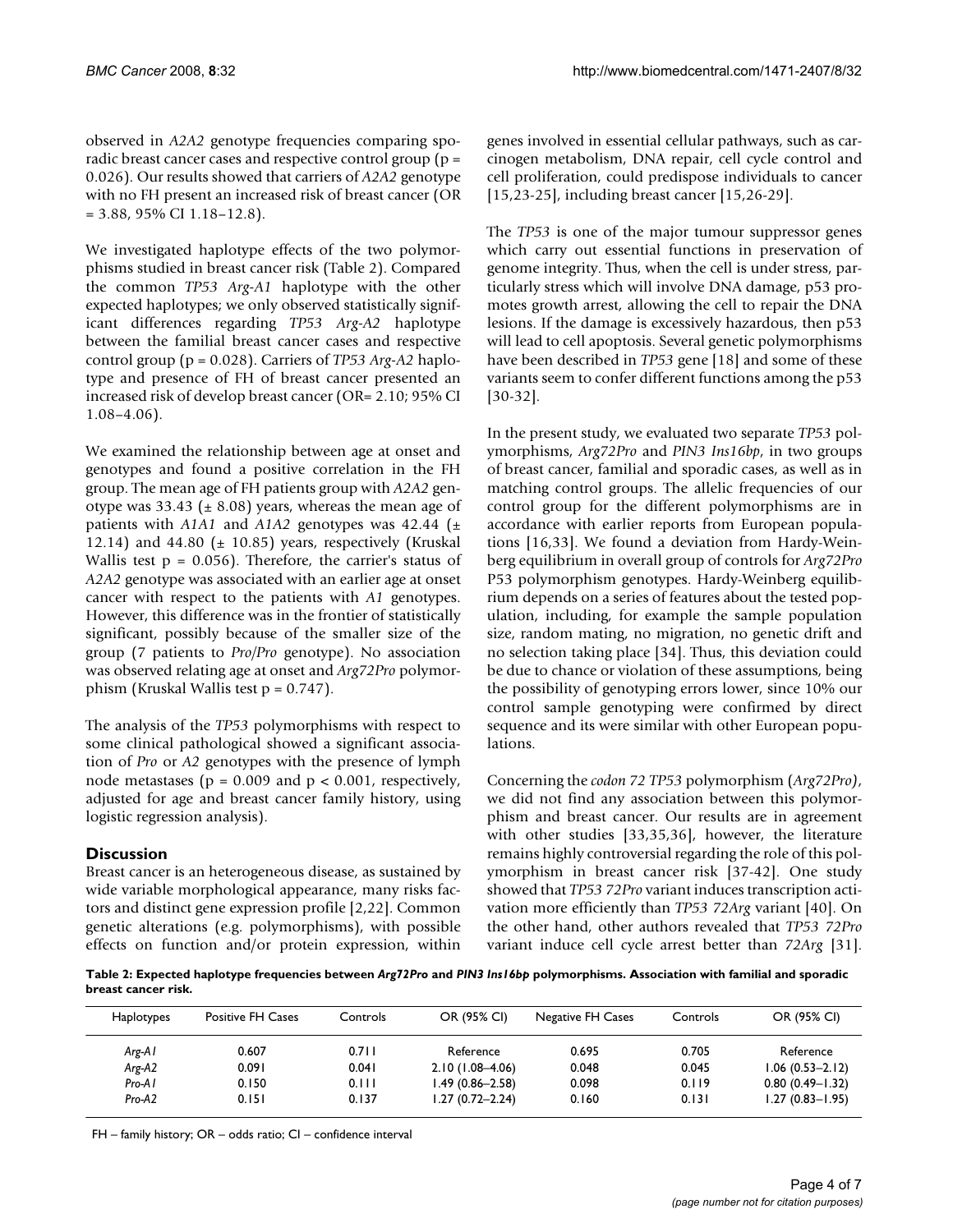Other studies have showed that *TP53 72Arg* variant is more efficient in inducing apoptosis [32,42]. Beside apoptosis and cell cycle control, p53 protein seems to be crucial in the regulation of the different DNA repair pathways [43]. A recent study demonstrated the influence of *TP53 Arg72Pro* in DNA repair capacity, showing that *TP53 72Pro* variant activates several *TP53* dependent target genes involved in DNA repair and DNA damage repair much more efficiently than the *72Arg* variant expressing cells [30]. These contradictory results could be explained by the differential effects of this alteration in p53 function. Several *in vitro* evidences have demonstrated that both *TP53 Arg72Pro* variants may selectively regulate specific cellular functions.

In *TP53 PIN3* polymorphism, our findings suggest an association of *A2A2* genotype and increased breast cancer risk among women with FH and sporadic breast cancer, suggesting that this polymorphism contributed to enhance susceptibility for breast cancer among Portuguese population, regardless of the presence of FH. Our results are supported by previously reported studies suggesting an association of *PIN3 A2* genotypes with breast cancer risk [44]. Although, the biological effect of the *TP53 PIN3 Ins16bp* polymorphism is currently unclear, theoretically, this polymorphism could affect mRNA splicing, altering the coding regions and therefore being implicated in regulation of gene expression and DNA-protein interactions, resulting in a defective protein [45,46]. Until now, just a single study had show *PIN3 A2* allele presents reduced mRNA stability [47].

The linkage disequilibrium between *TP53* polymorphisms region could be an important factor affecting the incidence of cancer in general [48,49], and breast cancer, in particular [42,44,50]. Thus, haplotype analysis would be important to confirm the significance of this variant on breast cancer susceptibility. A statistical significant association was found between *Arg-A2* haplotype and breast cancer susceptibility among women with FH of breast cancer. On the other hand, a recent study has found that *Pro-A1* haplotype individuals present increased breast cancer risk, however, in *BRCA2* mutation carriers [42]. Nevertheless, other reports have also demonstrated a positive association of *Arg-A2* haplotype with cancer [44,48]. Moreover, functional studies have shown that, in a specific haplotype combination, *A2* allele is associated with decreased apoptotic and DNA repair capacity [33,48].

Our findings suggest the *Pro/Pro* and *A2A2 TP53* genotypes as predictor factors for the presence of lymph node metastases, being in agreement with previously functional studies in the biological consequences of these variations in P53 protein functions [40,47].

The natural history of breast cancer can be influenced by several factors. We hypothesize that under the influence of *TP53* genetic polymorphisms, chronic exposure to higher levels of several endogenous (e.g. estrogens) and exogenous breast carcinogens resulting in consequent higher accumulation of DNA damage during an individual's lifetime, may alter the age at onset of disease. Moreover, it has been suggested that *TP53* polymorphisms are associated to familial breast cancer by the age of 50 years [33]. Our results are consistent with this hypothesis, since *TP53 PIN3 Ins16bp* polymorphism seems to influence directly the age to onset of familial breast cancer.

# **Conclusion**

In conclusion, our findings suggest *TP53 PIN3 Ins16bp* polymorphism as a real risk modifier in breast cancer disease, either in sporadic and familial breast cancer. Subsequently, these results will be crucial in the characterization of the genetic breast cancer susceptibility profile, within familial breast cancer cases non-carriers of *BRCA1/BRCA2* mutations. Furthermore, our findings suggest *TP53 Arg72Pro* and *PIN3 Ins16bp* polymorphisms as predictive factors of presence of lymph node metastases.

#### **Abbreviations**

FH: Family history; PCR: Polymerase chain reaction; RFLP: Restriction fragment length polymorphism; OR: Odds ratio; CI: Confidence interval; OS: Estimate overall survival.

# **Competing interests**

The author(s) declare that they have no competing interests.

# **Authors' contributions**

The SC was the principal investigator; contribute to data and samples collection, developed study design, experimental plan and implementation, statistical analysis, and drafted the manuscript. DP contributed to data and samples collection and critical revision of the manuscript. DP, HR and JCT were critical to data and samples collection. RM contributed to study design, samples collection, data analysis and critical review of the manuscript. FS contributed to conception of the study hypotheses, study design and critical review of the manuscript. In addition, all the authors read and approved the final submitted manuscript.

# **Acknowledgements**

The authors would like to thank to Oncology and Surgical Department from S. João Hospital at Porto, and the Pathology Departments of the different Hospitals involved. We would like to thank to Imunohemotherapy Department of S. Marcos Hospital at Braga and to Clínica Laboratorial Dr. Edgar Botelho Moniz for their helpful assistance in the management of controls. We gratefully acknowledge FLAD (Fundação Luso-Americana para o Desenvolvimento), the Minister of Health of Portugal (Comissão de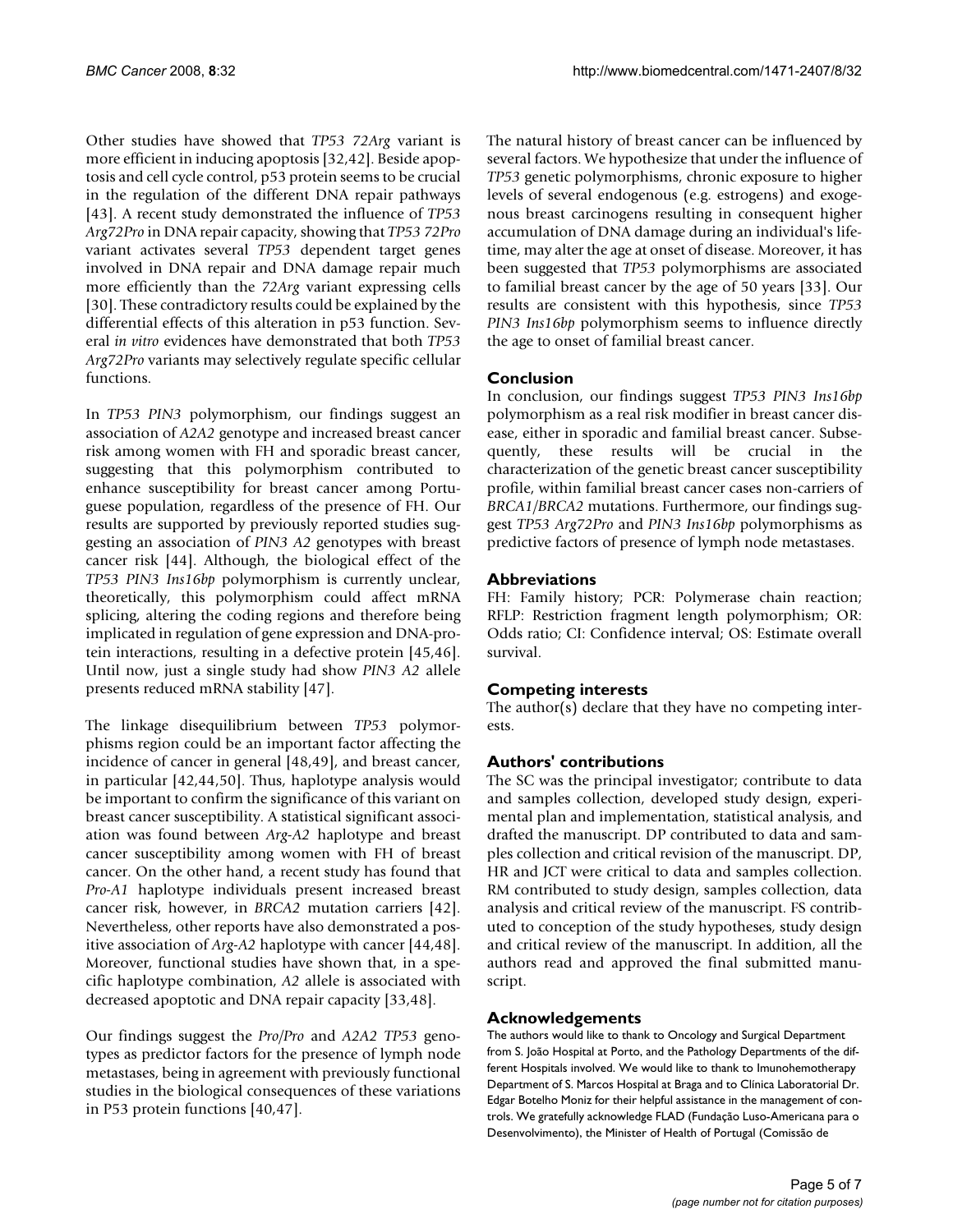Fomento da Investigacão em Cuidados de Saúde: CFICS- 226/01), Astra Zeneca Foundation and Calouste Gulbenkian Foundation by financial funding of this work. We also gratefully acknowledge the Minister of Science and Superior Education-FCT (Fundação para a Ciência e Tecnologia: SFRH/ BD/9758/2003) by financial support of individual grant for Doctoral degree of the first author.

#### **References**

- 1. DeBruin LS, Josephy PD: **[Perspectives on the chemical etiology](http://www.ncbi.nlm.nih.gov/entrez/query.fcgi?cmd=Retrieve&db=PubMed&dopt=Abstract&list_uids=11834470) [of breast cancer.](http://www.ncbi.nlm.nih.gov/entrez/query.fcgi?cmd=Retrieve&db=PubMed&dopt=Abstract&list_uids=11834470)** *Environ Health Perspect* 2002, **110 Suppl 1:**119-128.
- 2. Dumitrescu RG, Cotarla I: **[Understanding breast cancer risk -](http://www.ncbi.nlm.nih.gov/entrez/query.fcgi?cmd=Retrieve&db=PubMed&dopt=Abstract&list_uids=15784178) [where do we stand in 2005?](http://www.ncbi.nlm.nih.gov/entrez/query.fcgi?cmd=Retrieve&db=PubMed&dopt=Abstract&list_uids=15784178)** *J Cell Mol Med* 2005, **9:**208-221.
- 3. Dapic V, Carvalho MA, Monteiro AN: **[Breast cancer susceptibility](http://www.ncbi.nlm.nih.gov/entrez/query.fcgi?cmd=Retrieve&db=PubMed&dopt=Abstract&list_uids=15855896) [and the DNA damage response.](http://www.ncbi.nlm.nih.gov/entrez/query.fcgi?cmd=Retrieve&db=PubMed&dopt=Abstract&list_uids=15855896)** *Cancer Control* 2005, **12:**127-136.
- 4. Ford D, Easton DF, Stratton M, Narod S, Goldgar D, Devilee P, Bishop DT, Weber B, Lenoir G, Chang-Claude J, Sobol H, Teare MD, Struewing J, Arason A, Scherneck S, Peto J, Rebbeck TR, Tonin P, Neuhausen S, Barkardottir R, Eyfjord J, Lynch H, Ponder BA, Gayther SA, Zelada-Hedman M, .: **[Genetic heterogeneity and pene](http://www.ncbi.nlm.nih.gov/entrez/query.fcgi?cmd=Retrieve&db=PubMed&dopt=Abstract&list_uids=9497246)[trance analysis of the BRCA1 and BRCA2 genes in breast](http://www.ncbi.nlm.nih.gov/entrez/query.fcgi?cmd=Retrieve&db=PubMed&dopt=Abstract&list_uids=9497246) [cancer families. The Breast Cancer Linkage Consortium.](http://www.ncbi.nlm.nih.gov/entrez/query.fcgi?cmd=Retrieve&db=PubMed&dopt=Abstract&list_uids=9497246)** *Am J Hum Genet* 1998, **62:**676-689.
- Lichtenstein P, Holm NV, Verkasalo PK, Iliadou A, Kaprio J, Koskenvuo M, Pukkala E, Skytthe A, Hemminki K: **[Environmental and her](http://www.ncbi.nlm.nih.gov/entrez/query.fcgi?cmd=Retrieve&db=PubMed&dopt=Abstract&list_uids=10891514)[itable factors in the causation of cancer--analyses of cohorts](http://www.ncbi.nlm.nih.gov/entrez/query.fcgi?cmd=Retrieve&db=PubMed&dopt=Abstract&list_uids=10891514) [of twins from Sweden, Denmark, and Finland.](http://www.ncbi.nlm.nih.gov/entrez/query.fcgi?cmd=Retrieve&db=PubMed&dopt=Abstract&list_uids=10891514)** *N Engl J Med* 2000, **343:**78-85.
- 6. Feki A, Irminger-Finger I: **[Mutational spectrum of p53 mutations](http://www.ncbi.nlm.nih.gov/entrez/query.fcgi?cmd=Retrieve&db=PubMed&dopt=Abstract&list_uids=15501075) [in primary breast and ovarian tumors.](http://www.ncbi.nlm.nih.gov/entrez/query.fcgi?cmd=Retrieve&db=PubMed&dopt=Abstract&list_uids=15501075)** *Crit Rev Oncol Hematol* 2004, **52:**103-116.
- 7. Gasco M, Yulug IG, Crook T: **[TP53 mutations in familial breast](http://www.ncbi.nlm.nih.gov/entrez/query.fcgi?cmd=Retrieve&db=PubMed&dopt=Abstract&list_uids=12619116) [cancer: functional aspects.](http://www.ncbi.nlm.nih.gov/entrez/query.fcgi?cmd=Retrieve&db=PubMed&dopt=Abstract&list_uids=12619116)** *Hum Mutat* 2003, **21:**301-306.
- 8. Olivier M, Goldgar DE, Sodha N, Ohgaki H, Kleihues P, Hainaut P, Eeles RA: **[Li-Fraumeni and related syndromes: correlation](http://www.ncbi.nlm.nih.gov/entrez/query.fcgi?cmd=Retrieve&db=PubMed&dopt=Abstract&list_uids=14583457) [between tumor type, family structure, and TP53 genotype.](http://www.ncbi.nlm.nih.gov/entrez/query.fcgi?cmd=Retrieve&db=PubMed&dopt=Abstract&list_uids=14583457)** *Cancer Res* 2003, **63:**6643-6650.
- 9. Jonkers J, Meuwissen R, van der GH, Peterse H, van V, Berns A: **[Syn](http://www.ncbi.nlm.nih.gov/entrez/query.fcgi?cmd=Retrieve&db=PubMed&dopt=Abstract&list_uids=11694875)[ergistic tumor suppressor activity of BRCA2 and p53 in a](http://www.ncbi.nlm.nih.gov/entrez/query.fcgi?cmd=Retrieve&db=PubMed&dopt=Abstract&list_uids=11694875) [conditional mouse model for breast cancer.](http://www.ncbi.nlm.nih.gov/entrez/query.fcgi?cmd=Retrieve&db=PubMed&dopt=Abstract&list_uids=11694875)** *Nat Genet* 2001, **29:**418-425.
- 10. Ongusaha PP, Ouchi T, Kim KT, Nytko E, Kwak JC, Duda RB, Deng CX, Lee SW: **[BRCA1 shifts p53-mediated cellular outcomes](http://www.ncbi.nlm.nih.gov/entrez/query.fcgi?cmd=Retrieve&db=PubMed&dopt=Abstract&list_uids=12802282) [towards irreversible growth arrest.](http://www.ncbi.nlm.nih.gov/entrez/query.fcgi?cmd=Retrieve&db=PubMed&dopt=Abstract&list_uids=12802282)** *Oncogene* 2003, **22:**3749-3758.
- 11. Xu Y, Yao L, Ouyang T, Li J, Wang T, Fan Z, Lin B, Lu Y, Xie Y: **[p53](http://www.ncbi.nlm.nih.gov/entrez/query.fcgi?cmd=Retrieve&db=PubMed&dopt=Abstract&list_uids=16243804) Codon 72 polymorphism predicts the pathologic response to [neoadjuvant chemotherapy in patients with breast cancer.](http://www.ncbi.nlm.nih.gov/entrez/query.fcgi?cmd=Retrieve&db=PubMed&dopt=Abstract&list_uids=16243804)** *Clin Cancer Res* 2005, **11:**7328-7333.
- 12. Tommiska J, Eerola H, Heinonen M, Salonen L, Kaare M, Tallila J, Ristimaki A, von SK, Aittomaki K, Heikkila P, Blomqvist C, Nevanlinna H: **[Breast cancer patients with p53 Pro72 homozygous geno](http://www.ncbi.nlm.nih.gov/entrez/query.fcgi?cmd=Retrieve&db=PubMed&dopt=Abstract&list_uids=16033823)[type have a poorer survival.](http://www.ncbi.nlm.nih.gov/entrez/query.fcgi?cmd=Retrieve&db=PubMed&dopt=Abstract&list_uids=16033823)** *Clin Cancer Res* 2005, **11:**5098-5103.
- 13. Medeiros R, Vasconcelos A, Costa S, Pinto D, Lobo F, Morais A, Oliveira J, Lopes C: **[Linkage of angiotensin I-converting](http://www.ncbi.nlm.nih.gov/entrez/query.fcgi?cmd=Retrieve&db=PubMed&dopt=Abstract&list_uids=14991898) [enzyme gene insertion/deletion polymorphism to the pro](http://www.ncbi.nlm.nih.gov/entrez/query.fcgi?cmd=Retrieve&db=PubMed&dopt=Abstract&list_uids=14991898)[gression of human prostate cancer.](http://www.ncbi.nlm.nih.gov/entrez/query.fcgi?cmd=Retrieve&db=PubMed&dopt=Abstract&list_uids=14991898)** *J Pathol* 2004, **202:**330-335.
- 14. Medeiros R, Vasconcelos A, Costa S, Pinto D, Morais A, Oliveira J, Lopees C: **[Steroid hormone genotypes ARStuI and ER325 are](http://www.ncbi.nlm.nih.gov/entrez/query.fcgi?cmd=Retrieve&db=PubMed&dopt=Abstract&list_uids=12606125) [linked to the progression of human prostate cancer.](http://www.ncbi.nlm.nih.gov/entrez/query.fcgi?cmd=Retrieve&db=PubMed&dopt=Abstract&list_uids=12606125)** *Cancer Genet Cytogenet* 2003, **141:**91-96.
- 15. Pinto D, Vasconcelos A, Costa S, Pereira D, Rodrigues H, Lopes C, Medeiros R: **[HER2 polymorphism and breast cancer risk in](http://www.ncbi.nlm.nih.gov/entrez/query.fcgi?cmd=Retrieve&db=PubMed&dopt=Abstract&list_uids=15167216) [Portugal.](http://www.ncbi.nlm.nih.gov/entrez/query.fcgi?cmd=Retrieve&db=PubMed&dopt=Abstract&list_uids=15167216)** *Eur J Cancer Prev* 2004, **13:**177-181.
- 16. Santos AM, Sousa H, Pinto D, Portela C, Pereira D, Catarino R, Duarte I, Lopes C, Medeiros R: **[Linking TP53 codon 72 and P21](http://www.ncbi.nlm.nih.gov/entrez/query.fcgi?cmd=Retrieve&db=PubMed&dopt=Abstract&list_uids=16542834) [nt590 genotypes to the development of cervical and ovarian](http://www.ncbi.nlm.nih.gov/entrez/query.fcgi?cmd=Retrieve&db=PubMed&dopt=Abstract&list_uids=16542834) [cancer.](http://www.ncbi.nlm.nih.gov/entrez/query.fcgi?cmd=Retrieve&db=PubMed&dopt=Abstract&list_uids=16542834)** *Eur J Cancer* 2006, **42:**958-963.
- 17. Olivier M, Eeles R, Hollstein M, Khan MA, Harris CC, Hainaut P: **[The](http://www.ncbi.nlm.nih.gov/entrez/query.fcgi?cmd=Retrieve&db=PubMed&dopt=Abstract&list_uids=12007217) [IARC TP53 database: new online mutation analysis and rec](http://www.ncbi.nlm.nih.gov/entrez/query.fcgi?cmd=Retrieve&db=PubMed&dopt=Abstract&list_uids=12007217)[ommendations to users.](http://www.ncbi.nlm.nih.gov/entrez/query.fcgi?cmd=Retrieve&db=PubMed&dopt=Abstract&list_uids=12007217)** *Hum Mutat* 2002, **19:**607-614.
- 18. Pietsch EC, Humbey O, Murphy ME: **[Polymorphisms in the p53](http://www.ncbi.nlm.nih.gov/entrez/query.fcgi?cmd=Retrieve&db=PubMed&dopt=Abstract&list_uids=16550160) [pathway.](http://www.ncbi.nlm.nih.gov/entrez/query.fcgi?cmd=Retrieve&db=PubMed&dopt=Abstract&list_uids=16550160)** *Oncogene* 2006, **25:**1602-1611.
- 19. **[Pathology of familial breast cancer: differences between](http://www.ncbi.nlm.nih.gov/entrez/query.fcgi?cmd=Retrieve&db=PubMed&dopt=Abstract&list_uids=9167459) [breast cancers in carriers of BRCA1 or BRCA2 mutations](http://www.ncbi.nlm.nih.gov/entrez/query.fcgi?cmd=Retrieve&db=PubMed&dopt=Abstract&list_uids=9167459) [and sporadic cases. Breast Cancer Linkage Consortium.](http://www.ncbi.nlm.nih.gov/entrez/query.fcgi?cmd=Retrieve&db=PubMed&dopt=Abstract&list_uids=9167459)** *Lancet* 1997, **349:**1505-1510.
- 20. Duarte F, Cameselle-Teijeiro JF, Soares R, Seixas C, Cortizo-Torres ME, Perez-Villanueva J, Schmitt FC: **[\[Analysis of mutations in](http://www.ncbi.nlm.nih.gov/entrez/query.fcgi?cmd=Retrieve&db=PubMed&dopt=Abstract&list_uids=12060539) [genes BRCA1 and BRCA2 among patients with breast and](http://www.ncbi.nlm.nih.gov/entrez/query.fcgi?cmd=Retrieve&db=PubMed&dopt=Abstract&list_uids=12060539) [ovarian cancer in northern Portugal and Galicia\].](http://www.ncbi.nlm.nih.gov/entrez/query.fcgi?cmd=Retrieve&db=PubMed&dopt=Abstract&list_uids=12060539)** *Rev Clin Esp* 2002, **202:**259-263.
- 21. Zhao LP, Li LL, Khalid N: **[A method for assessing disease associ](http://www.ncbi.nlm.nih.gov/entrez/query.fcgi?cmd=Retrieve&db=PubMed&dopt=Abstract&list_uids=12704570)[ations with SNP haplotypes and environmental variables in](http://www.ncbi.nlm.nih.gov/entrez/query.fcgi?cmd=Retrieve&db=PubMed&dopt=Abstract&list_uids=12704570) [case-control.](http://www.ncbi.nlm.nih.gov/entrez/query.fcgi?cmd=Retrieve&db=PubMed&dopt=Abstract&list_uids=12704570)** *Am J Hum Genet* 2003, **72:**1231-1250.
- 22. Perou CM, Sorlie T, Eisen MB, van de RM, Jeffrey SS, Rees CA, Pollack JR, Ross DT, Johnsen H, Akslen LA, Fluge O, Pergamenschikov A, Williams C, Zhu SX, Lonning PE, Borresen-Dale AL, Brown PO, Botstein D: **[Molecular portraits of human breast tumours.](http://www.ncbi.nlm.nih.gov/entrez/query.fcgi?cmd=Retrieve&db=PubMed&dopt=Abstract&list_uids=10963602)** *Nature* 2000, **406:**747-752.
- 23. Medeiros R, Vasconcelos A, Costa S, Pinto D, Ferreira P, Lobo F, Morais A, Oliveira J, Lopes C: **[Metabolic susceptibility genes and](http://www.ncbi.nlm.nih.gov/entrez/query.fcgi?cmd=Retrieve&db=PubMed&dopt=Abstract&list_uids=14968442) prostate cancer risk in a southern European population: the [role of glutathione S-transferases GSTM1, GSTM3, and](http://www.ncbi.nlm.nih.gov/entrez/query.fcgi?cmd=Retrieve&db=PubMed&dopt=Abstract&list_uids=14968442) [GSTT1 genetic polymorphisms.](http://www.ncbi.nlm.nih.gov/entrez/query.fcgi?cmd=Retrieve&db=PubMed&dopt=Abstract&list_uids=14968442)** *Prostate* 2004, **58:**414-420.
- 24. Costa S, Pinto D, Morais A, Vasconcelos A, Oliveira J, Lopes C, Medeiros R: **[Acetylation genotype and the genetic susceptibil](http://www.ncbi.nlm.nih.gov/entrez/query.fcgi?cmd=Retrieve&db=PubMed&dopt=Abstract&list_uids=15717312)[ity to prostate cancer in a southern European population.](http://www.ncbi.nlm.nih.gov/entrez/query.fcgi?cmd=Retrieve&db=PubMed&dopt=Abstract&list_uids=15717312)** *Prostate* 2005, **64:**246-252.
- Costa S, Pinto D, Pereira D, Vasconcelos A, fonso-Lopes C, Osorio T, Lopes C, Medeiros R: **[Importance of xeroderma pigmento](http://www.ncbi.nlm.nih.gov/entrez/query.fcgi?cmd=Retrieve&db=PubMed&dopt=Abstract&list_uids=16677755)[sum group D polymorphisms in susceptibility to ovarian can](http://www.ncbi.nlm.nih.gov/entrez/query.fcgi?cmd=Retrieve&db=PubMed&dopt=Abstract&list_uids=16677755)[cer.](http://www.ncbi.nlm.nih.gov/entrez/query.fcgi?cmd=Retrieve&db=PubMed&dopt=Abstract&list_uids=16677755)** *Cancer Lett* 2006, **246:**324-330.
- 26. Gaudet MM, Bensen JT, Schroeder J, Olshan AF, Terry MB, Eng SM, Teitelbaum SL, Britton JA, Lehman TA, Neugut AI, Ambrosone CB, Santella RM, Gammon MD: **[Catechol-O-methyltransferase hap](http://www.ncbi.nlm.nih.gov/entrez/query.fcgi?cmd=Retrieve&db=PubMed&dopt=Abstract&list_uids=16596327)[lotypes and breast cancer among women on Long Island,](http://www.ncbi.nlm.nih.gov/entrez/query.fcgi?cmd=Retrieve&db=PubMed&dopt=Abstract&list_uids=16596327) [New York.](http://www.ncbi.nlm.nih.gov/entrez/query.fcgi?cmd=Retrieve&db=PubMed&dopt=Abstract&list_uids=16596327)** *Breast Cancer Res Treat* 2006, **99:**235-240.
- 27. Shin A, Shu XO, Cai Q, Gao YT, Zheng W: **[Genetic polymor](http://www.ncbi.nlm.nih.gov/entrez/query.fcgi?cmd=Retrieve&db=PubMed&dopt=Abstract&list_uids=15941974)phisms of the transforming growth factor-beta1 gene and [breast cancer risk: a possible dual role at different cancer](http://www.ncbi.nlm.nih.gov/entrez/query.fcgi?cmd=Retrieve&db=PubMed&dopt=Abstract&list_uids=15941974) [stages.](http://www.ncbi.nlm.nih.gov/entrez/query.fcgi?cmd=Retrieve&db=PubMed&dopt=Abstract&list_uids=15941974)** *Cancer Epidemiol Biomarkers Prev* 2005, **14:**1567-1570.
- 28. Dufloth RM, Costa S, Schmitt F, Zeferino LC: **[DNA repair gene](http://www.ncbi.nlm.nih.gov/entrez/query.fcgi?cmd=Retrieve&db=PubMed&dopt=Abstract&list_uids=16475125) [polymorphisms and susceptibility to familial breast cancer in](http://www.ncbi.nlm.nih.gov/entrez/query.fcgi?cmd=Retrieve&db=PubMed&dopt=Abstract&list_uids=16475125) [a group of patients from Campinas, Brazil.](http://www.ncbi.nlm.nih.gov/entrez/query.fcgi?cmd=Retrieve&db=PubMed&dopt=Abstract&list_uids=16475125)** *Genet Mol Res* 2005, **4:**771-782.
- 29. Lee KM, Choi JY, Park SK, Chung HW, Ahn B, Yoo KY, Han W, Noh DY, Ahn SH, Kim H, Wei Q, Kang D: **[Genetic polymorphisms of](http://www.ncbi.nlm.nih.gov/entrez/query.fcgi?cmd=Retrieve&db=PubMed&dopt=Abstract&list_uids=15824150) [ataxia telangiectasia mutated and breast cancer risk.](http://www.ncbi.nlm.nih.gov/entrez/query.fcgi?cmd=Retrieve&db=PubMed&dopt=Abstract&list_uids=15824150)** *Cancer Epidemiol Biomarkers Prev* 2005, **14:**821-825.
- 30. Siddique M, Sabapathy K: **[Trp53-dependent DNA-repair is](http://www.ncbi.nlm.nih.gov/entrez/query.fcgi?cmd=Retrieve&db=PubMed&dopt=Abstract&list_uids=16462765) [affected by the codon 72 polymorphism.](http://www.ncbi.nlm.nih.gov/entrez/query.fcgi?cmd=Retrieve&db=PubMed&dopt=Abstract&list_uids=16462765)** *Oncogene* 2006, **25:**3489-3500.
- 31. Pim D, Banks L: **[p53 polymorphic variants at codon 72 exert](http://www.ncbi.nlm.nih.gov/entrez/query.fcgi?cmd=Retrieve&db=PubMed&dopt=Abstract&list_uids=14639602) [different effects on cell cycle progression.](http://www.ncbi.nlm.nih.gov/entrez/query.fcgi?cmd=Retrieve&db=PubMed&dopt=Abstract&list_uids=14639602)** *Int J Cancer* 2004, **108:**196-199.
- 32. Dumont P, Leu JI, Della PAC III, George DL, Murphy M: **[The codon](http://www.ncbi.nlm.nih.gov/entrez/query.fcgi?cmd=Retrieve&db=PubMed&dopt=Abstract&list_uids=12567188) [72 polymorphic variants of p53 have markedly different](http://www.ncbi.nlm.nih.gov/entrez/query.fcgi?cmd=Retrieve&db=PubMed&dopt=Abstract&list_uids=12567188) [apoptotic potential.](http://www.ncbi.nlm.nih.gov/entrez/query.fcgi?cmd=Retrieve&db=PubMed&dopt=Abstract&list_uids=12567188)** *Nat Genet* 2003, **33:**357-365.
- 33. Wang-Gohrke S, Becher H, Kreienberg R, Runnebaum IB, Chang-Claude J: **[Intron 3 16 bp duplication polymorphism of p53 is](http://www.ncbi.nlm.nih.gov/entrez/query.fcgi?cmd=Retrieve&db=PubMed&dopt=Abstract&list_uids=11927843) [associated with an increased risk for breast cancer by the age](http://www.ncbi.nlm.nih.gov/entrez/query.fcgi?cmd=Retrieve&db=PubMed&dopt=Abstract&list_uids=11927843) [of 50 years.](http://www.ncbi.nlm.nih.gov/entrez/query.fcgi?cmd=Retrieve&db=PubMed&dopt=Abstract&list_uids=11927843)** *Pharmacogenetics* 2002, **12:**269-272.
- 34. Lewis R: *Human Genetics Volume 12*. 4th edition. New York, McGraw-Hill; 2001:228-232.
- Mabrouk I, Baccouche S, El-Abed R, Mokdad-Gargouri R, Mosbah A, Said S, Daoud J, Frikha M, Jlidi R, Gargouri A: **[No evidence of cor](http://www.ncbi.nlm.nih.gov/entrez/query.fcgi?cmd=Retrieve&db=PubMed&dopt=Abstract&list_uids=15033824)[relation between p53 codon 72 polymorphism and risk of](http://www.ncbi.nlm.nih.gov/entrez/query.fcgi?cmd=Retrieve&db=PubMed&dopt=Abstract&list_uids=15033824) [bladder or breast carcinoma in Tunisian patients.](http://www.ncbi.nlm.nih.gov/entrez/query.fcgi?cmd=Retrieve&db=PubMed&dopt=Abstract&list_uids=15033824)** *Ann N Y Acad Sci* 2003, **1010:**764-770.
- Suspitsin EN, Buslov KG, Grigoriev MY, Ishutkina JG, Ulibina JM, Gorodinskaya VM, Pozharisski KM, Berstein LM, Hanson KP, Togo AV, Imyanitov EN: **[Evidence against involvement of p53 poly](http://www.ncbi.nlm.nih.gov/entrez/query.fcgi?cmd=Retrieve&db=PubMed&dopt=Abstract&list_uids=12471629)[morphism in breast cancer predisposition.](http://www.ncbi.nlm.nih.gov/entrez/query.fcgi?cmd=Retrieve&db=PubMed&dopt=Abstract&list_uids=12471629)** *Int J Cancer* 2003, **103:**431-433.
- 37. Bonafe M, Ceccarelli C, Farabegoli F, Santini D, Taffurelli M, Barbi C, Marzi E, Trapassi C, Storci G, Olivieri F, Franceschi C: **[Retention of](http://www.ncbi.nlm.nih.gov/entrez/query.fcgi?cmd=Retrieve&db=PubMed&dopt=Abstract&list_uids=14581358) [the p53 Codon 72 Arginine Allele Is Associated with a](http://www.ncbi.nlm.nih.gov/entrez/query.fcgi?cmd=Retrieve&db=PubMed&dopt=Abstract&list_uids=14581358) [Reduction of Disease-Free and Overall Survival in Arginine/](http://www.ncbi.nlm.nih.gov/entrez/query.fcgi?cmd=Retrieve&db=PubMed&dopt=Abstract&list_uids=14581358)**